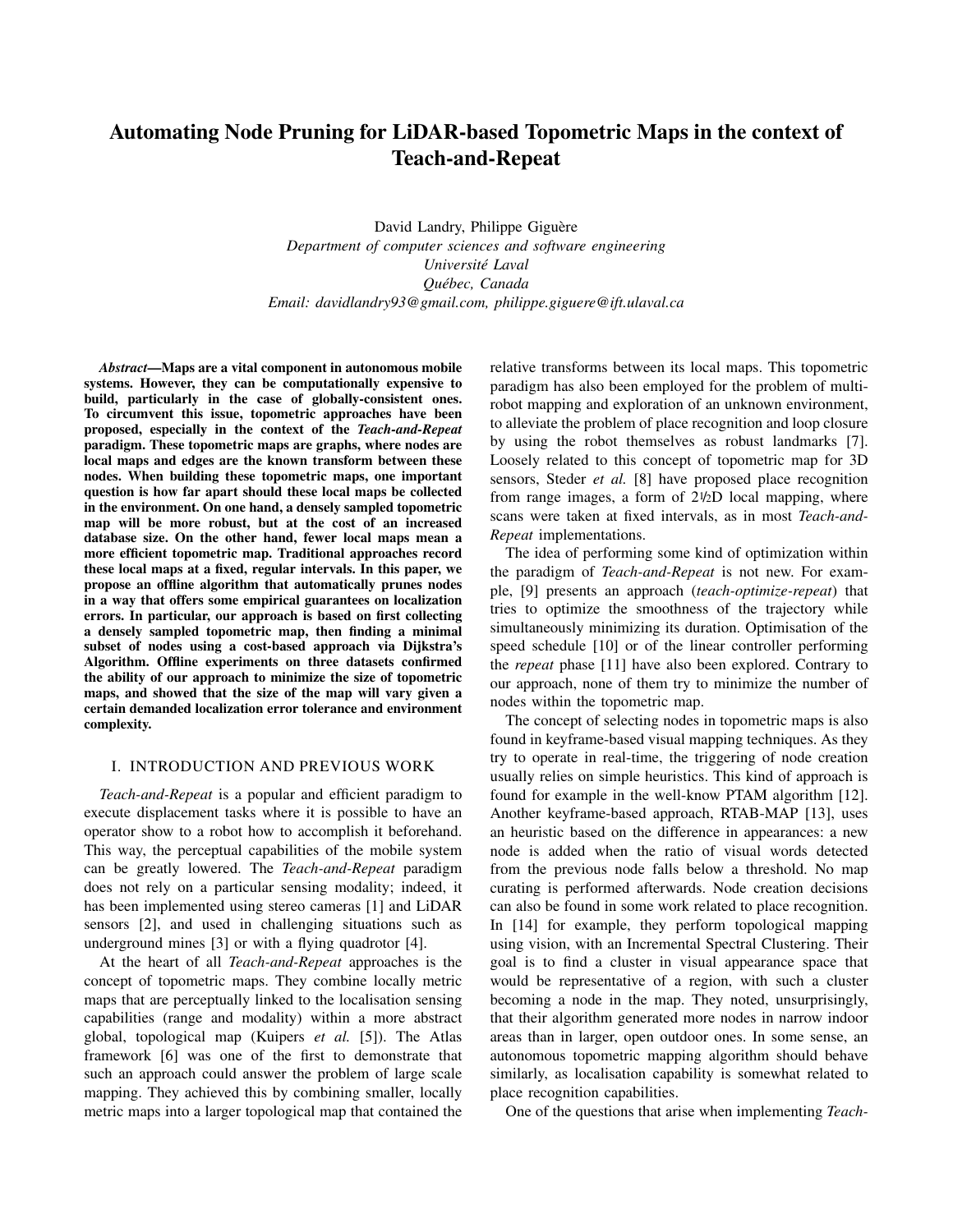*and-Repeat* algorithms is how sparsely should the nodes in the topometric map be placed. A very frequent sampling, with a large number of local maps to localize against during the *repeat* run, will provide more robustness against localisation failures. However this robustness comes at the cost of a very large database (map) size, making it a storage burden. Moreover, if place recognition is added later on, it will make detecting loop closures more expensive by increasing the search space, although this can be mitigated by feature-words and inverted index approaches such as FAB-MAP [15]. Anecdotal evidence shows that the density of sampling of local maps should be intimately related to the environment itself. For example, in [8], place recognition recall rates are different for the two datasets they used (Hanover vs. Freiburg.) For Freiburg dataset (a more openspace), the distance corresponding to a recall of 50% is around 25 m, while for the Hanover dataset it is at around 12 m.

Current *Teach-and-Repeat* approaches leave it to the operator to decide the distance between the nodes in the topometric map. For example, in [1], [2], the robot records a new local map at regular intervals during the *teach* phase, based on the robots odometry. This approach does not take into account the possibly varying complexity of an environment. Consequently, the operator has to be aware of the underpinning localization technique in order to make an educated guess for the sampling distance parameter, or resort to trial-and-error.

Our proposed approach borrows some conceptual elements from Churchill *et al.* [16]. In their work, they augment the traditional topometric maps used within the *Teachand-Repeat* paradigm with a spatial model of the localizer performance. They aim at estimating how far away can the robot deviate from the taught trajectory before the localizer fails, thus finding what they call a *localization envelop*. In our approach, we will employ the ability for a localizer to perform within an error bound to determine which subset of local maps is sufficient to perform localization on the taught trajectory. This way, we can prune redundant nodes without sacrificing too much of the localization robustness during the *repeat* phase. More importantly, the operator now simply has to provide an error tolerance on localization, instead of choosing at what distance should the local maps be selected in a particular environment. We believe it is a step forward in having a more intuitive and natural way of parameterizing the topometric mapping process.

# II. PROBLEM DEFINITION

We have a topometric map that has been recorded during a *teach* phase at fixed, small intervals, containing a set  $N =$  ${n_1, n_2, ..., n_m}$  of m interconnected nodes. Each of these nodes  $n_i$  is a local map in the form of a 3D point cloud  $z_i$ that has been acquired at the origin of the local map by a LiDAR. The geometric transformation (rotation, translation) between the frame of reference of consecutive nodes  $n_i$  and  $n_{i+1}$  is  $i \in \{1, 1, 1\}$  and is stored in the map as well, as the edges between consecutive nodes.

Our goal is to find the smallest subset of nodes of  $N$ such that we can still perform the *repeat* phase with some high degree of confidence for a region Q. Q itself contains the taught trajectory and a user-defined deviation around it. This region is assumed to be traversable by the robot, and is used to take into account the unavoidable motion errors. In order to be able to perform the *repeat*, the robot must be able to localize at any point of this region Q. In some sense, Q is loosely related to the *localization envelop* of Churchill *et al.* [16]. Our problem can be described more formally as finding a subset  $S \subseteq N$  of nodes  $s_i$  such that  $\exists s_i \in S$  such that we have LOCALISES $(s_i, q)$ ,  $\forall q \in Q$ . We can think of the LOCALISES function as an indication that it is possible for a robot receiving the sensor reading  $z_q$  during a repeat phase to localize using a local map stored in S.

Several problems arise from this purely theoretical formulation. First, the LOCALISES function is more or less impossible to compute reliably in our case, we will approximate it by looking at the final error of a localization algorithm, such as Iterative Closest Point (ICP.) Second, testing this function for all possible  $q$ 's is not feasible. Indeed, [16] performs a limited number of samples during *repeat* phases, and uses these samples to update a Gaussian Process to estimate the *localization envelop*. In our case, we will further simplify the procedure by re-using scans taken during the teaching phase as samples of  $q$ . This increases the risk that  $Q$  is not properly sampled (as we do not go technically off the taught path). However, it will allow our approach to be able to perform pruning offline, without the need for an online optimization phase. Finally, we will assume that we always use the local map in the current node for localization, and that node are selected in increasing order (as is typically done in a *Teach-and-Repeat* scenario).

This pruning is a trade-off between robustness of localization and storage requirements for the map. As we depart further from a node  $n_i$ , the likelihood for a localizer to fail in its local map generally increases with the distance from the origin of that map (where the pointcloud  $z_i$  was acquired.) By reducing the number of nodes, we therefore increase the average distance between a sensor reading  $z_t$ and the origin of the currently active local map. On the other hand, the pruning decreases the storage requirements for the topometric map. As each node can contain a full 3D scan, the memory savings can be substantial for LiDAR-based methods. For example, we employed a Velodyne HDL-32E LiDAR in our experiments, and each local map needed approximately 1 MB of storage. Reducing the number of nodes thus reduces the storing requirements of the map, as well as speeding up the loading of these maps from disk.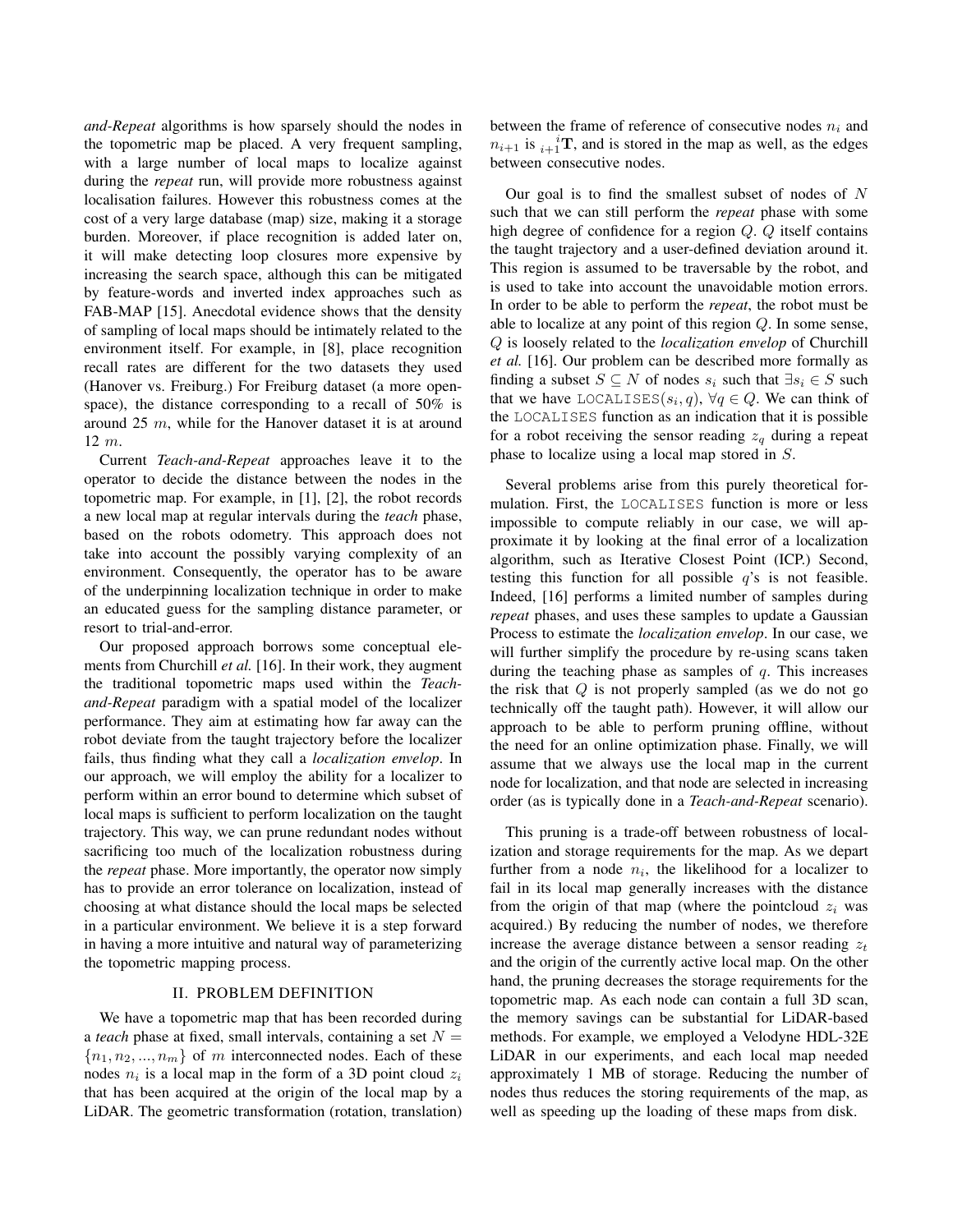#### III. OUR APPROACH

This section presents in greater details our approach. In particular, we will first describe how we approximate LOCALISES with ICP, and how we approximate the sampling of the region Q. We then explain how the actual pruning can be reframed as a shortest-path problem in a graph, and solved efficiently with Dijkstra's algorithm.

#### *A. Simulating the* LOCALISES *function*

In our implementation of *Teach-and-Repeat*, we use the Iterative Closest Point (ICP) algorithm as our localizer. Therefore, it is only natural to approximate the LOCALISES $(n_k, n_l)$  function by the use of ICP itself. We will declare that if ICP does not localize the node  $n_l$ , using  $n_k$  as a local map within a certain positional error  $\epsilon_{pos}$ or angular error  $\epsilon_{angular}$ , then LOCALISES fails. These  $\epsilon$ parameters are provided by the user. We argue that since they are physical quantities (distances or angle), they provide for an intuitive parameter to set. This definition of the LOCALISES function will cause our algorithm to adapt itself to the environment of the map. As ICP tends to fail in complex and narrow areas or when the matched clouds are rotated with respect to one another, this approach will tend to detect such situations and keep the related nodes, thus preserving the general robustness of the map.

In an ideal situation, one could perform this pruning online and interactively, in a *Teach-optimize-repeat* manner. For example, in [16] the *localisation envelop* is identified through an active-sampling approach: the vehicle is progressively driven off the taught trajectory during repeat. However, this kind of approach can be time consuming. Therefore, it is highly desirable to be able to perform node pruning offline. To achieve this, we will evaluate the quality of a node  $n_k$  in terms of ability to localize by using the LiDAR scan  $z_l$  stored as local maps subsequent nodes  $n_l$  ( $l > k$ ). Note that all these nodes were acquired during the *teach* phase, and are therefore part of the initial map  $N$ . We evaluate this localisation ability by testing LOCALISES $(n_k, n_l)$ , which tell us if node  $n_k$  (with local map  $z_k$ ) can be used as a reference point when we receive a new LiDAR scan (simulated by  $z_l$ ) during the *repeat* phase. In our context, it boils down to knowing if the ICP algorithm is robust, given these inputs. Our core idea here is to affirm that we can be confident in localizing if ICP can converge reliably, despite errors in initial estimation of the transform between the two input scans. We will thus approximate LOCALISES by running the ICP algorithm on the given point cloud pair  $(z_k, z_l)$ , with a number of different initial transformation disturbances  $E$ . If the ICP succeeds every time (*i.e.* is within  $\epsilon_{pos}$  and  $\epsilon_{angular}$ ), then we declare that we are confident that the point cloud  $z_k$  pair is good for localizing near  $z_l$ .

More formally, we derive LOCALISES $(n_k, n_l)$  by executing the following steps. First we will sample the space  $Q$  by using P disturbances transformation matrix  $\mathbf{E}_p$  that induces small spatial ( $\Delta x$ ,  $\Delta y$ ) and angular ( $\Delta \theta$ ) displacements near a fixed location. These disturbances are chosen so as to be regularly-spaced on the surface of a 3D ellipsoid. A 2D simplification of this is illustrated in Fig. 1. For performances reasons, we did not sample any point inside the ellipsoid, as the ICP localization is generally more successful with better initial estimates. The length of the semi-axes of the ellipsoid is determined through three user-provided parameters,  $x$ ,  $y$  and  $\theta$ , allowing the user to choose what kind of disturbances he wants the map to be tolerant to. The ellipsoid was parameterized as follows in our experiments:

$$
\Delta x = x \cos u \sin v
$$
  
\n
$$
\Delta y = y \cos u \cos b
$$
  
\n
$$
\Delta \theta = \theta \cos v
$$
 (1)

for  $u \in [0, 2\pi)$ ,  $v \in [0, \pi]$ . In our implementation, this ellipse was sampled for  $P = 25$  different disturbances  $E_p$  per execution of the LOCALISES function.



Figure 1: A simplified view of the LOCALISES predicate, for the case where the angular disturbance is null. The blue dots represent the  $P$  samples taken on the disturbances ellipsoid, which are our sampling of space Q near node  $n_l$ . Note that in our approach, this ellipse is 3-dimensional, the  $3^{rd}$  dimension being related to the angular disturbance. Matrix  $M_p$  represents the transformation error after ICP.

Each of these P disturbances  $E_p$  will then be used to create a test for the LOCALISES function. As we mentioned earlier, we will use ICP, which we define as the following function:

$$
\text{ICP}(z_x, z_y, \mathbf{T}_{init})\tag{2}
$$

where  $z_x$  and  $z_y$  are the input point clouds and  $\mathbf{T}_{init}$  is the initial transformation guess between these two point clouds. This function returns a transformation matrix that (if the ICP succeeds) moves the frame of  $z_x$  (sufficiently close) to the frame of  $z_y$ .

Now that we picked a sample in  $Q$ , we need a reference to which we can compare the result of the disturbed ICP. When testing for a pair of nodes  $n_k$  and  $n_l$ , we compute an undisturbed location estimate, which is simply the relative pose of node  $n_l$  in the frame of reference of node  $n_k$ :

$$
{}_{l}^{k}\mathbf{T} = {}_{k+1}^{k}\mathbf{T} \oplus {}_{k+2}^{k+1}\mathbf{T} \oplus \cdots \oplus {}_{l}^{l-1}\mathbf{T}
$$
 (3)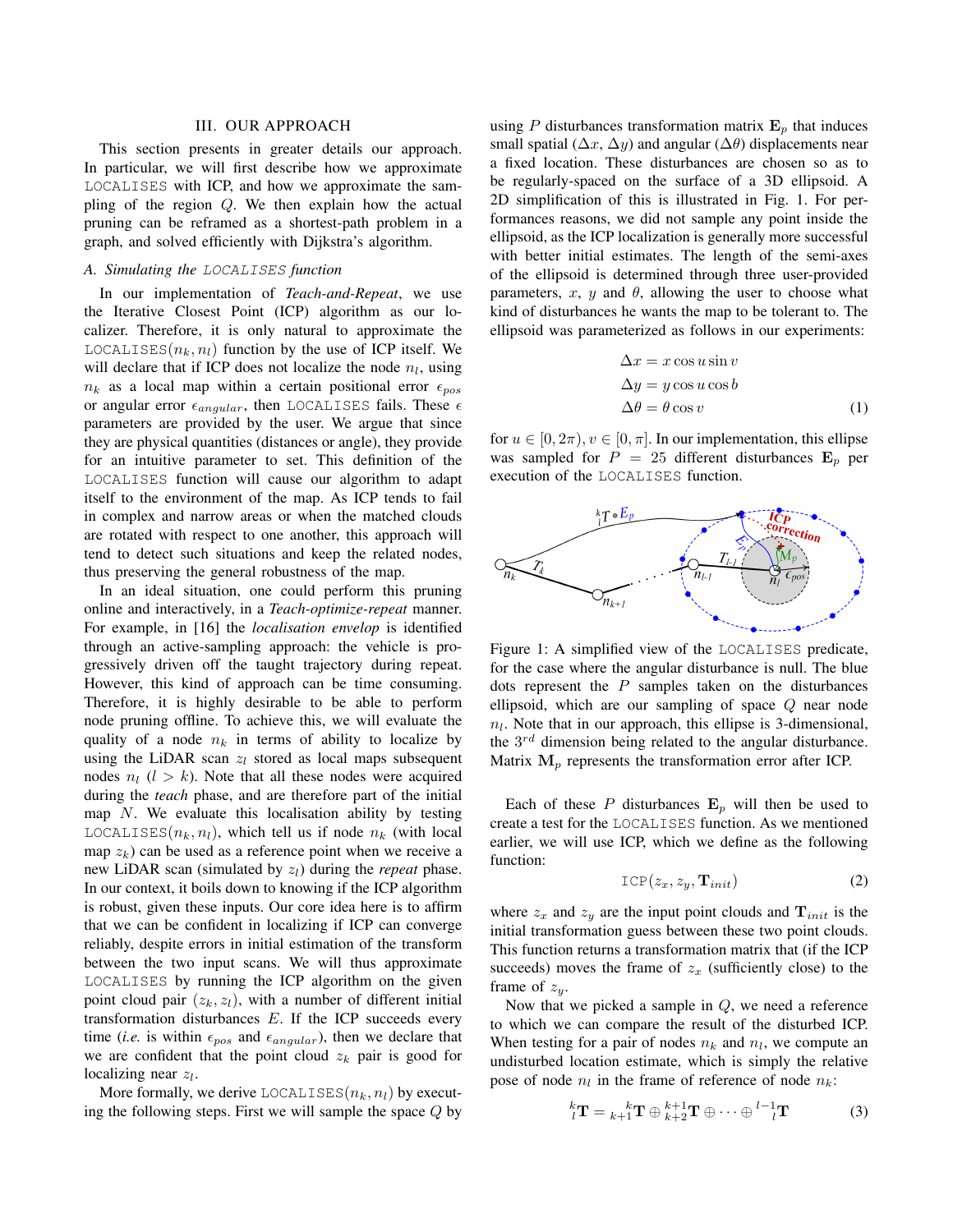where  $\oplus$  is the usual compounding operator [17].

We will collect the difference between the undisturbed estimate  ${}_{l}^{k}T$  and the result of the ICP with a disturbed initial estimate  $\mathbf{E}_p \oplus {}_{l}^{k} \mathbf{T}$  for each  $\mathbf{E}_p$ . The result is stored in the form of a transformation matrix  $M_p$ :

$$
\mathbf{M}_p = \text{ICP}(z_k, z_l, \mathbf{E}_p \oplus {}_{l}^{k} \mathbf{T}) \ominus {}_{l}^{k} \mathbf{T}
$$
 (4)

where  $\ominus$  is the difference operation for transformations (equivalent to composing the first transformation with the inverse of the second), and  $z_i$  is the local scan associated with node  $n_i$ . We extract the translation vector and rotation matrix from every error matrix  $M_p$ .

$$
\mathbf{M}_p = \begin{bmatrix} \mathbf{R}_p & \mathbf{t}_p \\ \mathbf{0}^t & 1 \end{bmatrix} . \tag{5}
$$

Then we compute the ICP errors for the P disturbed samples in terms of translation  $(e_t)$  and rotation  $(e_r)$  errors:

$$
e_{t,p} = \|\mathbf{t}_p\| \tag{6}
$$

$$
e_{r,p} = \arccos\left(\frac{\text{trace}(\mathbf{R}_p) - 1}{2}\right). \tag{7}
$$

For LOCALISES to be considered successful, these errors for all the  $P$  disturbances must be smaller than the userprovided thresholds  $\epsilon_{pos}$  and  $\epsilon_{angle}$ :

$$
LOGALISES(n_k, n_l) \Leftrightarrow
$$
  
\n
$$
(e_{t,p} < \epsilon_{pos} \land e_{r,p} < \epsilon_{angle} \quad \forall p \in \{1, 2, ..., P\}).
$$
 (8)

For instance in Fig. 1 we consider that ICP (showed as the red dotted line) is successful for sample  $p$  if ICP is able to compensate a disturbed initial estimate  $({}^{k}_{l}\mathbf{T} \oplus \mathbf{E}_{p})$  so that its final transformation is located in the greyed region within  $\epsilon_{pos}$  close from the undisturbed position  $\frac{k}{l}$ **T**. LOCALISES is considered successful if all disturbances  $E_p$  are successfully compensated by ICP.

#### *B. Building and optimizing the localisability graph*

The localisability graph is a graph where the nodes are the same as our initial map  $N$ . The edges now represent the result of the LOCALISES function between two local maps: if LOCALISES $(n_i, n_j)$  is successful, then an edge between nodes  $n_i$  and  $n_j$  is added in the graph, with a fixed cost of 1. We assume that there is an edge between every pair of consecutive nodes, which translates to assuming that the robot is able to localize in  $Q$  using the original, unoptimized map. For performance reasons, we do not run the LOCALISES function on a pair of nodes  $(n_i, n_k)$  if LOCALISES failed for a pair *i.e*  $(n_i, n_j)$  such that  $j < k$ . Here we simply assume that all nodes beyond  $n_i$  will fail for  $n_i$ , as ICP tend to perform less and less well as distance increases. Moreover, this will make our approach conservative in terms of pruning, thus it is not detrimental from a robustness point of view.

Once we have the localisability graph in hand, we need to find the best subset  $S$  of nodes such that we can reliably localise. To this effect, we use Dijkstra's algorithm for finding the shortest path in a graph, with the first node as a starting point. By finding the path that has the fewest edges (and consequently the fewest nodes) from the beginning of the map to the end, we therefore find a subset of minimum size such that we can still localize within this map, according to our approximation of LOCALISES and our sampling strategy. The nodes that are traversed by this path are the nodes in our optimized map. The complexity of Dijkstra is  $O(l \log m)$  (where l is the number of edges in the localisability graph) in this case. This path is orders of magnitude easier to compute that the LOCALISES function on the successive pairs of nodes, and thus is not a burden on a computing time level. It also keeps us from having to define a heuristic for the search.

Throughout this paper we assume that the robot will always use a local map *behind* him to localize the current reading during a *repeat* run. Consequently we only have to compute LOCALISES $(n_i, n_j)$  for  $j > i$ . Making supplementary assumptions about the capabilities of the *repeat* software could lead to a better optimization.

The source code of the optimization framework is available at http://bit.ly/1oKsSxd.

#### IV. EXPERIMENTS

### *A. Datasets collection*

We collected three datasets using a Clearpath Husky A200 equipped with a Velodyne HDL-32e LiDAR sensor. The LiDAR scans are used both as local maps in nodes, and in computing the relative transforms  $^i_j$ **T** between each node via ICP during the *teach* passes. This approach is more precise than relying on the odometry of the wheels in places with uneven ground with poor traction, but might cause some discontinuities in the robot trajectory. The first dataset, terasse, is a short run on paving stones on Laval University's campus in a relatively open area. As it was a busy summer day, passer-by that were curious about the robot introduced dynamic outliers in the point clouds. The forest dataset is a short run in some forested area on campus, making the environment highly unstructured and complex, as well as somewhat narrow due to the presence of foliage along the walking path. Finally, the third dataset hallway mapped an indoor hallway as the robot went in a straight line. We recorded a higher density of nodes for this dataset, to specifically verify that pruning of nodes will be more aggressive with our algorithm than with the two other testsets. The *teach* passes were executed using a homegrown *Teach-and-Repeat* software.

We used libpointmatcher [18] as our ICP engine throughout this work. The parameters given to the ICP engine were the same as the ones we used in our *Teachand-Repeat* implementation, and contained (among other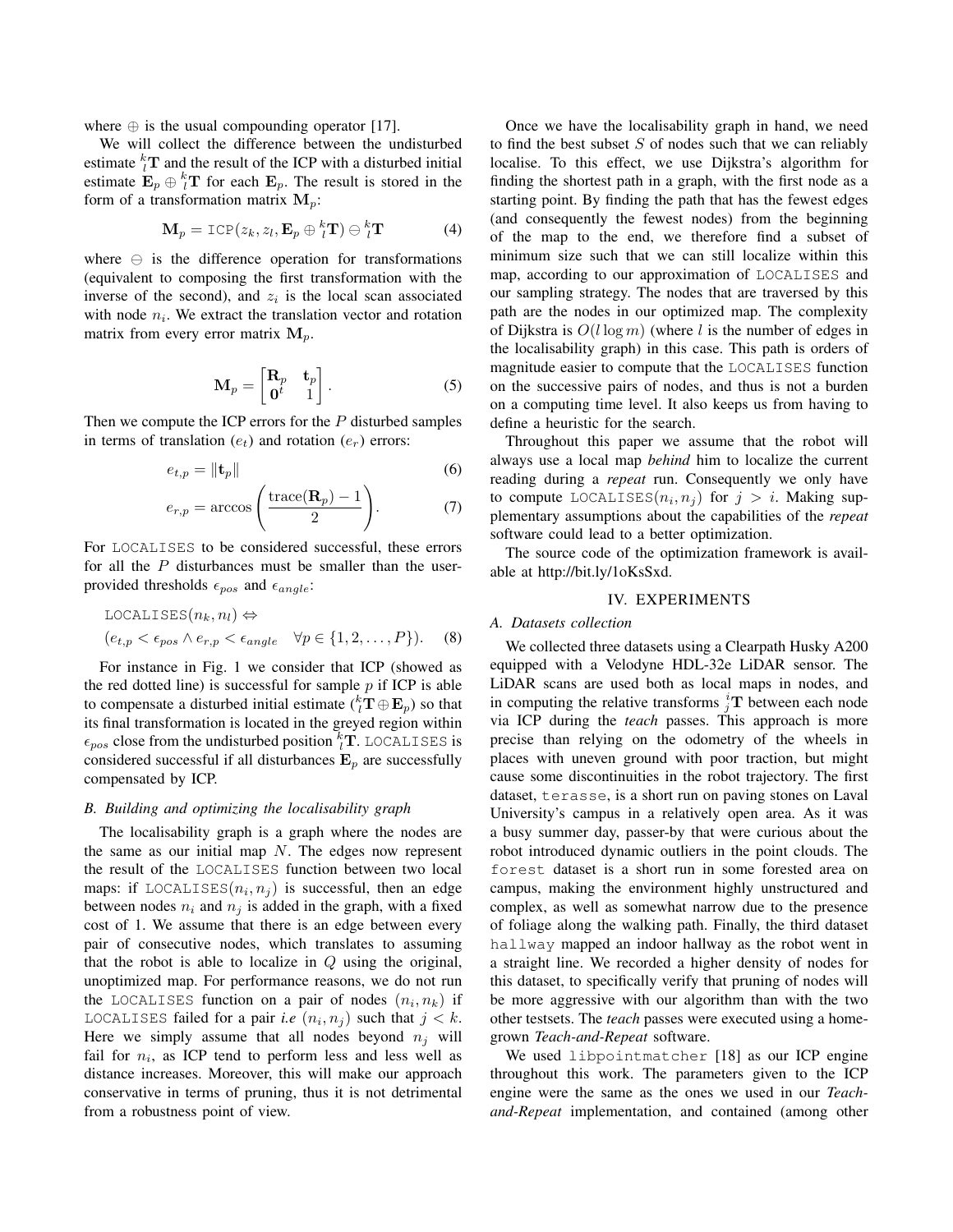



Figure 2: The localisability graph, before and after running Dijkstra's algorithm. Here, every node is from the unoptimized *Teach-and-Repeat* map. An edge between two nodes indicates that the LOCALISES function succeeded from the first node to the second. In this example, LOCALISES succeeded for the pair  $(n_2, n_5)$  but failed for  $(n_1, n_3)$ . By running Dijkstra's algorithm on this graph (with every edge having a cost of 1), we can find the shortest path from the first node to the last. Our optimized map will be comprised of the nodes used by this path, as shown on the right.

configurations) random subsamplings such that 15 % of the points of the new scan and 25 % of the points of the local map would be kept during ICP operations.

#### *B. Results of the optimization*

Table I presents the results of applying our algorithm to the three previously described datasets. The parameters of the optimization framework were  $x = 1.5$  m,  $y = 0.75$  m and  $\theta = 0.18$  rad. The convergence threshold were  $\epsilon_{pos}$  =  $0.2 \text{ m}$  and  $\epsilon_{angle} = 0.09 \text{ rad}$ . The length of the trajectories were approximated with the sum of the distances between successive nodes in the map.

The results are highly dependent on the geometry of the environment; sharp turns in the robot trajectory are difficult to optimize, as are complex and narrow environments. Moreover, we found that the parameters do not need to change a lot from one environment to another, despite wild variations in environment complexity and type (indoor vs. outdoor.) This seems to indicate that the parameters are somewhat independent of the environment, as we would hope. Figs. 3 and 4 show which nodes were kept during the automatic pruning for the hallway and terrasse, respectively. Fig. 5 shows the evolution of the average distance between successive nodes, for each dataset.

#### *C. Behaviour of convergence of ICP*

Our algorithm relies heavily on the fact that we expect ICP to fail when nodes are too far apart for localisation purposes. To validate this concept empirically, we explored the behaviour of the translation and rotation errors  $e_t$  and  $e_r$ , after ICP adjustment, as nodes are further apart. To do so, we used the local map of a fixed node  $n_i$ , and performed ICP on subsequent nodes, *i.e.* on pairs  $(n_i, n_{i+1})$ ,  $(n_i, n_{i+2}), \ldots, (n_i, n_{i+N})$  where N is the total number of nodes in the topometric map. To estimate the distribution of these errors, these tests were repeated 50 times, as the ICP engine performs random subsampling. The error was computed the same way it was in Eq. (6) and Eq. (7), except that the perturbation E was set to the identity matrix (no perturbation). This validation was done on the terasse dataset, with the results shown in Fig. 6. What can be interpreted from these graphics is that ICP tended to have a smooth and gentle degradation over shorter distances, but



Figure 3: The result of the optimization algorithm on the hallway dataset. We notice that the optimization is highly affected by the geometry of the environment. In this case, it is possible to optimize away a large number of nodes towards the middle of the map. The upper extremity requires more nodes, due to the occlusions around open doors located in that region.

displayed a phase transition by abruptly failing beyond a certain distance. Having such a drastic increase in error (and variance on this error) is highly desirable for our algorithm, as it makes the selection of error threshold  $\epsilon_{pos}$  and  $\epsilon_{anale}$ simpler and more robust.

# *D. Length of the semi-axes of the disturbance ellipse*

Parameters x, y (translations) and  $\theta$  (rotation) are the lengths of the semi-axes of the disturbance ellipse and thus determine how robust we want the map to be to those errors. Indeed, the larger this ellipse, the more robust to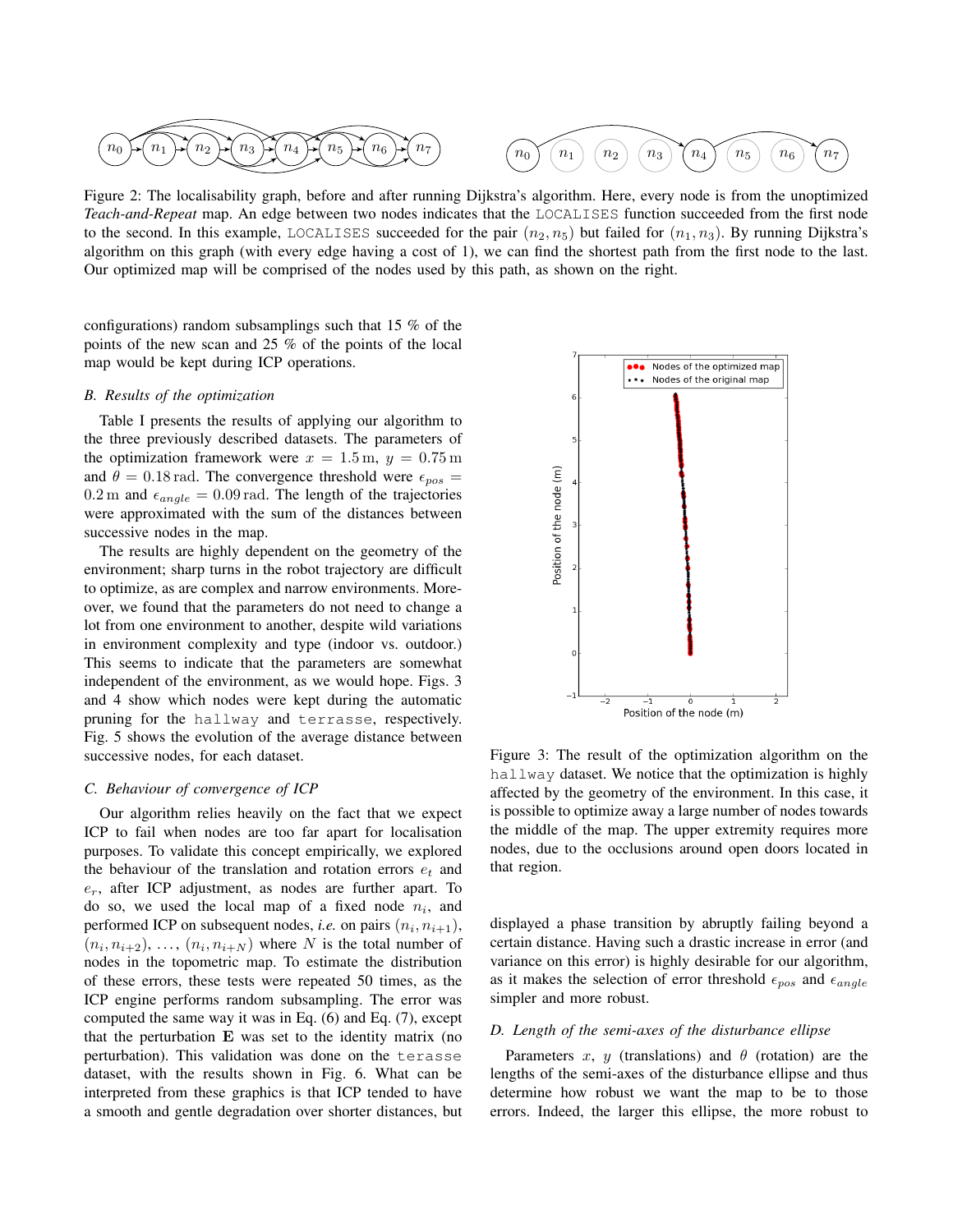| Dataset | Trajectory Length | N. of nodes | N. of nodes (optimized) | fraction kept |
|---------|-------------------|-------------|-------------------------|---------------|
| Units   |                   | -           |                         | $\%$          |
| hallway |                   |             |                         | 45.3          |
| terasse |                   | 304         |                         | 69.4          |
| forest  |                   |             | 49                      | 60.9          |

Table I: Result of the optimization on different datasets.



Figure 4: The result of the optimization algorithm on the terasse data set. The jumps in the position of the robot are due to the ICP odometry failing to find proper transformations between successive local maps.



Figure 5: Average distance between successive nodes in each dataset. In every case, this distance between successive nodes increased after optimisation, as expected.



Figure 6: Mean translation and rotation errors according to the travelled distance. This data is from the terrasse dataset. The slow growth in error we notice at first can be attributed to the accumulated errors of the odometry when recording the point clouds. The very large growth in variance and error that happens afterwards can be attributed to the ICP runs converging in local minima that are both numerous and far from the true position.

disturbance the final map should be. This makes it less probable to remove nodes, but yields map in which we can still be confident that localisation can be achieved reliably. We tested our algorithm for different values of these parameters to estimate the sensitivity of our algorithm to their values. As can be seen from Fig. 7, the algorithm is more sensitive to angular tolerance that spatial ones. Second, we can see that the spatial parameters  $x$  and  $y$  do not have a significant impact on the result of the optimization, which could indicate that the ease of localization is more determined by the properties of the environment itself, as we are hoping.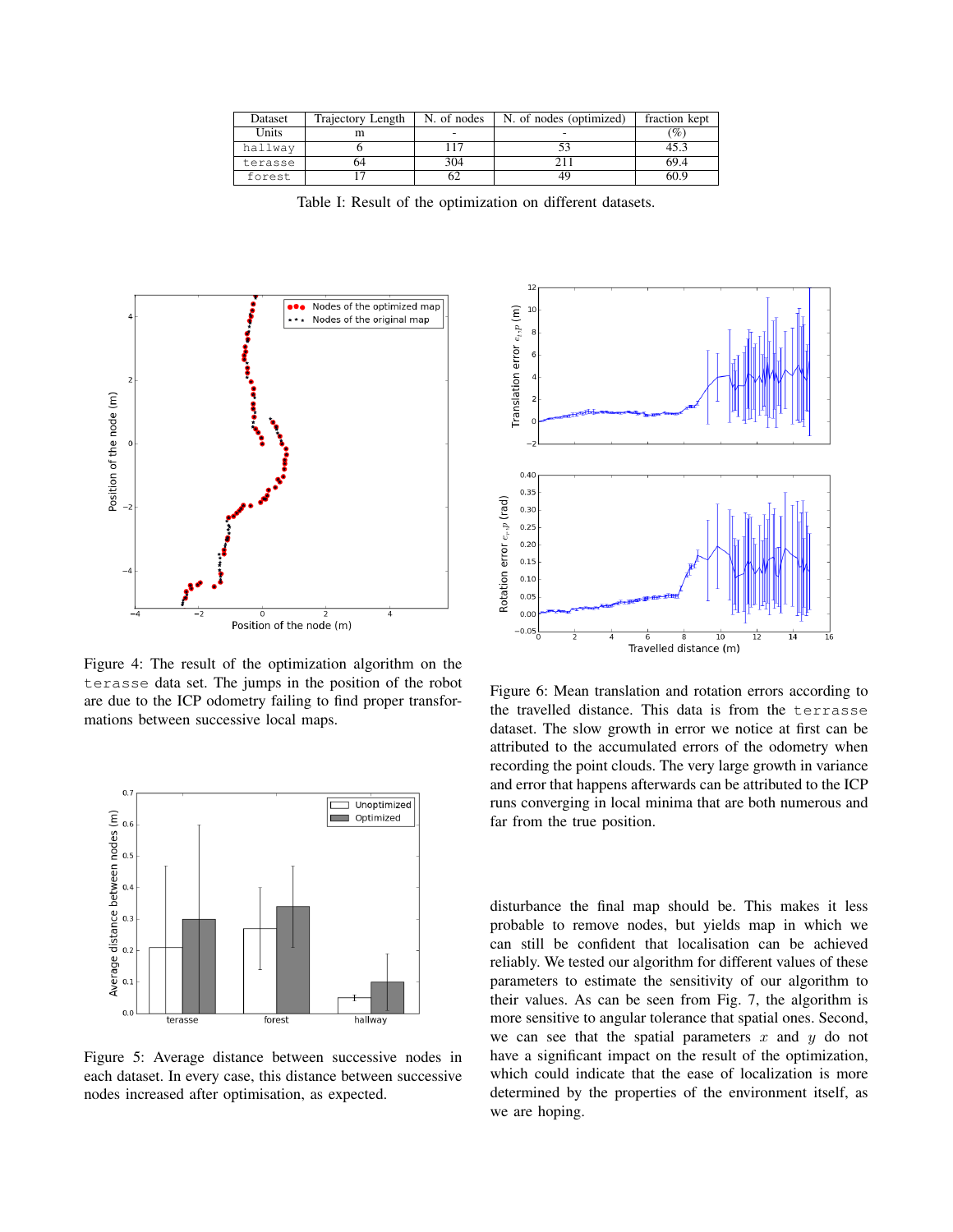

Figure 7: Percentage of nodes kept as a function of the size of the disturbance ellipse used to sample  $\mathbf{E}_p$ . Unexpectedly, it becomes harder to prune a map as the demanded tolerance to error grows (larger size of the disturbance ellipse). However, the lengths  $x$  and  $y$  of the semi-axes of the disturbance ellipsoid for physical distance have little to no effect on the end results, while the pruning is more sensitive to angular displacements  $\theta$ . Each dot represents an optimization run on the terasse dataset where  $x = y$ , with  $\theta$  specified in the legend.

# *E. Effect of the*  $\epsilon_{pos}$  *and*  $\epsilon_{angle}$  *parameters*

To better comprehend the effect of the environment on the behaviour of optimization, we ran the optimization framework on our three datasets with increasing values of  $\epsilon_{pos}$ . The results can be seen on Fig. 8. The optimization runs were done with  $x = y = 1$  m,  $\theta = 0.17$  rad and  $\epsilon_{angle} = 0.09$  rad.

# V. FUTURE WORK AND CONCLUSION

This paper introduced an offline algorithm that can automatically reduce the number of nodes needed in a topometric map for use in *Teach-and-Repeat* implementations. Our map curating algorithm is based on computing the localisation ability of candidate local maps, and using subsequent nodes as test scans. The results of these computations are used to prune nodes in the topometric map until it is as small as possible so that we can execute a *repeat* run with a demanded tolerance to error provided by the user. Importantly, the algorithm has a linear complexity with the size of the map for reasonable environments, as it is based on Dijkstra's algorithm. Our approach was tested with success on three datasets (two outdoors, one indoor) using 3D point clouds from a LiDAR sensor, with ICP used for localisation. Experiments confirmed that the algorithm is indeed able to optimize topometric maps, and that the density of nodes



Figure 8: The effect of the parameter  $\epsilon_{pos}$  in different dataset. The results vary wildly from one environment to the other, indicating once again that the aspect of the environment is a very important factor when deciding how frequently it should be sampled in a *Teach-and-Repeat* map.

depends on the type of environment and less on the spatial tolerance parameters.

We believe that this work can be extended in different ways. First, the current computing bottleneck is the LOCALISES predicates, which requires the computation of P ICP's along the disturbance ellipse. However, as as each of these  $P$  ICP's can be run independently, we could thus parallelise LOCALISES over many CPU cores or rely on a ICP library leveraging GPUs. Another possibility would be to reduce the number of calls to ICP, by using an active learning approach based on Gaussian Processes [16], instead of a regular sampling.

Finally, this work could also be improved by making supplementary assumptions about the *repeat* implementation. Throughout this paper, we assumed that the robot can only use reference points that are *behind* itself during the *repeat* run. By supposing that the robot can use local maps in both directions, the maps could be optimized even further.

#### **REFERENCES**

- [1] P. Furgale and T. D. Barfoot, "Visual teach and repeat for long-range rover autonomy," *Journal of Field Robotics*, vol. 27, no. 5, pp. 534–560, 2010.
- [2] C. Sprunk, G. D. Tipaldi, A. Cherubini, and W. Burgard, "Lidar-based teach-and-repeat of mobile robot trajectories," in *Intelligent Robots and Systems, IEEE/RSJ International Conference on*, 2013, pp. 3144–3149.